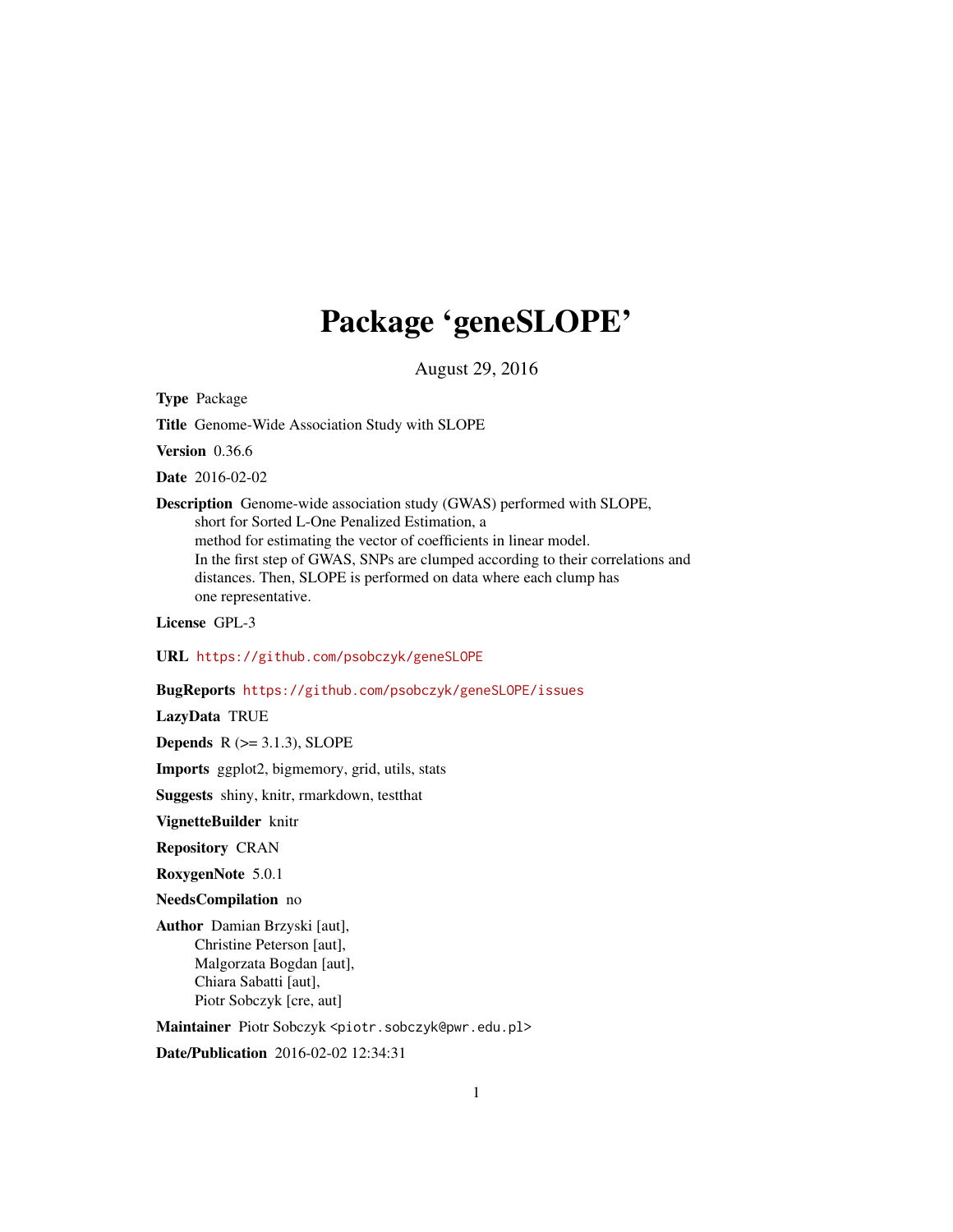# <span id="page-1-0"></span>R topics documented:

|       | -6 |
|-------|----|
|       | -6 |
|       |    |
|       |    |
|       |    |
|       |    |
|       |    |
|       |    |
|       |    |
|       |    |
|       |    |
|       |    |
|       |    |
|       |    |
|       |    |
|       |    |
|       |    |
| Index | 16 |

<span id="page-1-1"></span>clumpingResult *clumpingResult class*

# Description

A result of procedure for snp clumping produced by [clump\\_snps](#page-2-1)

# Details

Always a named list of eleven elements

- 1. X numeric matrix, consists of one snp representative for each clump
- 2. y numeric vector, phenotype
- 3. SNPnumber numeric vector, which columns in SNP matrix X\_all are related to clumps representatives
- 4. SNPclumps list of numeric vectors, which columns in SNP matrix X\_all are related to clump members
- 5. X\_info data.frame, mapping information about SNPs from .map file. Copied from the result of screening procedure.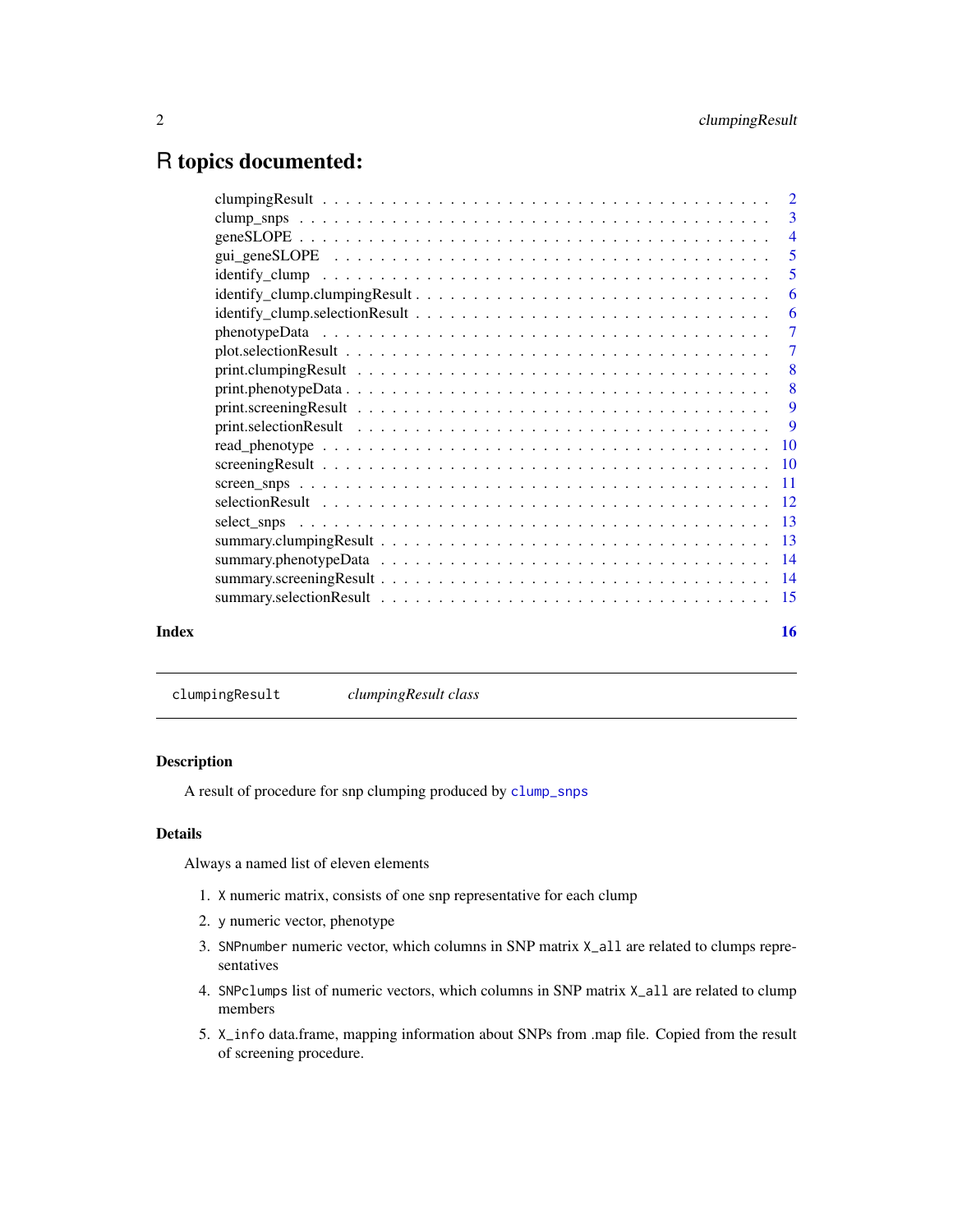# <span id="page-2-0"></span>clump\_snps 3

- 6. selectedSnpsNumbers numeric vector, which rows of X\_info matrix are related to selected clump representatives
- 7. X\_all numeric matrix, all the snps that passed screening procedure
- 8. numberOfSnps numeric, total number of SNPs before screening procedure
- 9. selectedSnpsNumbersScreening numeric vector, which rows of X\_info data.frame are related to snps that passed screening
- 10. pVals numeric vector, p-values from marginal tests for each snp
- 11. pValMax numeric, p-value used in screening procedure

#### See Also

[screeningResult](#page-9-1) [clump\\_snps](#page-2-1)

<span id="page-2-1"></span>clump\_snps *Clumping procedure for SLOPE*

#### Description

Clumping procedure performed on SNPs, columns of matrix X, from object of class [screeningResult](#page-9-1), which is an output of function [screen\\_snps](#page-10-1). SNPs are clustered based on their correlations. For details see package vignette.

#### Usage

clump\_snps(screenResult, rho = 0.5, verbose = TRUE)

#### **Arguments**

| screenResult | object of class screening Result                                          |
|--------------|---------------------------------------------------------------------------|
| rho          | numeric, minimal correlation between two SNPs to be assigned to one clump |
| verbose      | logical, if TRUE (default) progress bar is shown                          |

#### Value

object of class [clumpingResult](#page-1-1)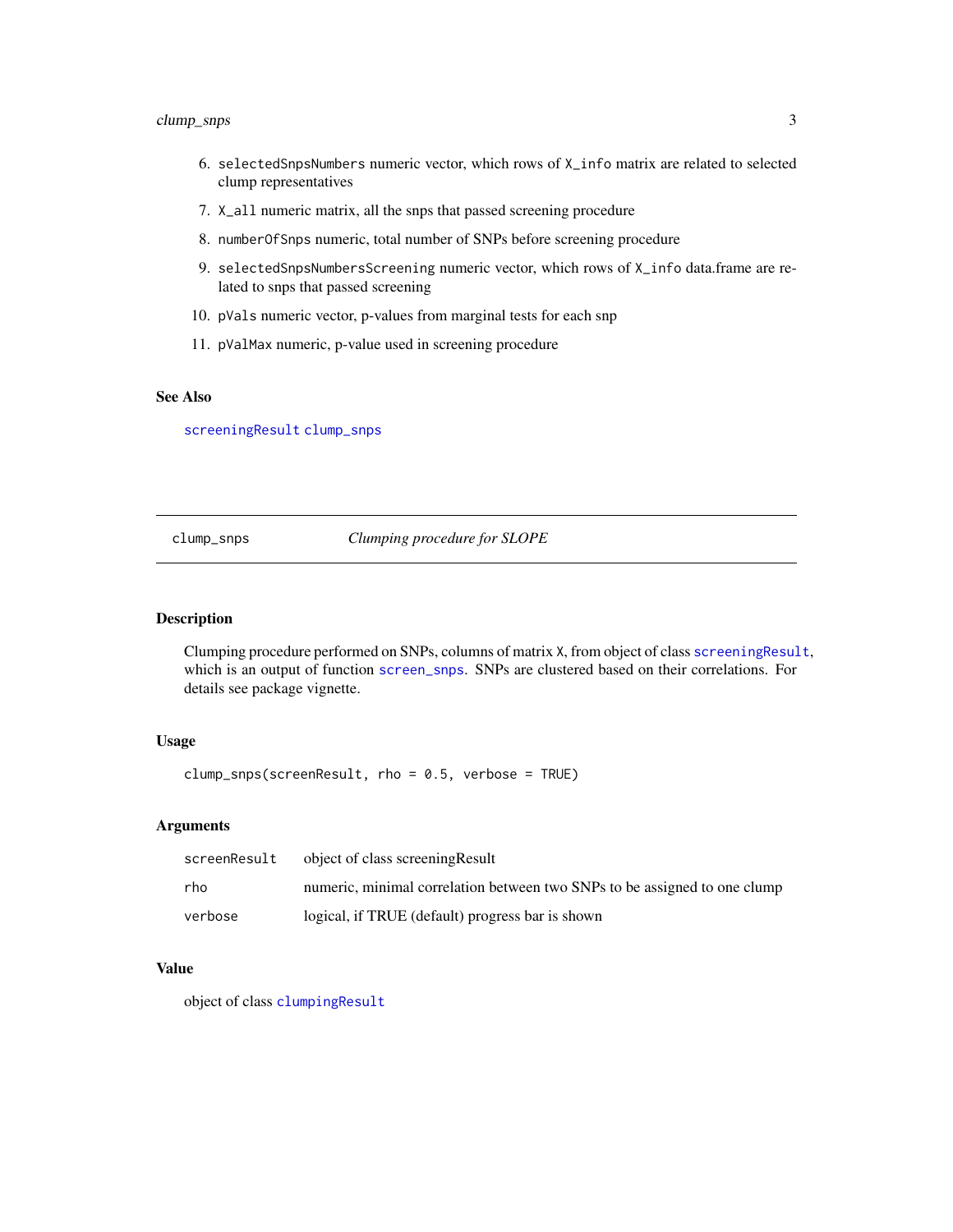Package geneSLOPE performes genome-wide association study (GWAS) with [SLOPE](#page-0-0), short for Sorted L-One Penalized Estimation. SLOPE is a method for estimating the vector of coefficients in linear model. For details about it see references.

#### Details

GWAS is splitted into three steps.

- In the first step data is read using **[bigmemory](#page-0-0)** package and immediatly screened using marginal tests for each SNP
- SNPs are clumped based on their correlations
- SLOPE is performed on data where each clump has one representative (therefore we ensure that variables in linear model are not strognly correlated)

Version: 0.36.6

#### Author(s)

Malgorzata Bogdan, Damian Brzyski, Christine Peterson, Chiara Sabatti, Piotr Sobczyk

Maintainer: Piotr Sobczyk <Piotr.Sobczyk@pwr.edu.pl>

#### References

*SLOPE – Adaptive Variable Selection via Convex Optimization*, Malgorzata Bogdan, Ewout van den Berg, Chiara Sabatti, Weijie Su and Emmanuel Candes

#### Examples

```
famFile <- system.file("extdata", "plinkPhenotypeExample.fam", package = "geneSLOPE")
mapFile <- system.file("extdata", "plinkMapExample.map", package = "geneSLOPE")
snpsFile <- system.file("extdata", "plinkDataExample.raw", package = "geneSLOPE")
phe <- read_phenotype(filename = famFile)
screening.result <- screen_snps(snpsFile, mapFile, phe, pValMax = 0.05, chunkSize = 1e2)
clumping.result <- clump_snps(screening.result, rho = 0.3, verbose = TRUE)
slope.result <- select_snps(clumping.result, fdr=0.1)
```

```
## Not run:
gui_geneSLOPE()
```
## End(Not run)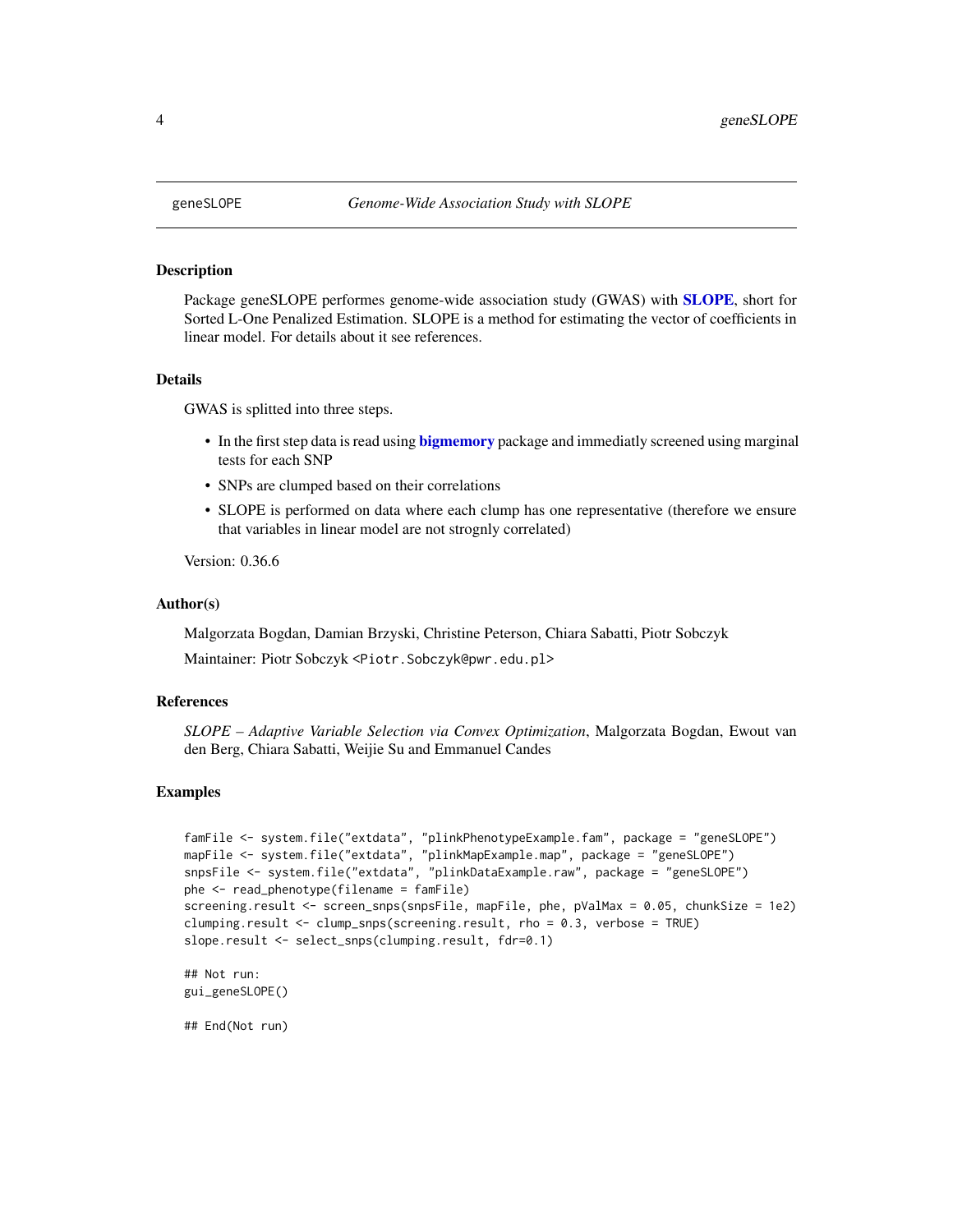<span id="page-4-0"></span>

A graphical user interface for performing Genome-wide Association Study with SLOPE

#### Usage

```
gui_geneSLOPE()
```
# Details

requires installing [shiny](#page-0-0) package

#### Value

null

identify\_clump *identify\_clump*

# Description

identify\_clump

# Usage

identify\_clump(x, ...)

# Arguments

|                      | appropiate class object |
|----------------------|-------------------------|
| $\ddot{\phantom{0}}$ | other arguments         |

#### Details

Enable interactive selection of snps in plot. Return clump number.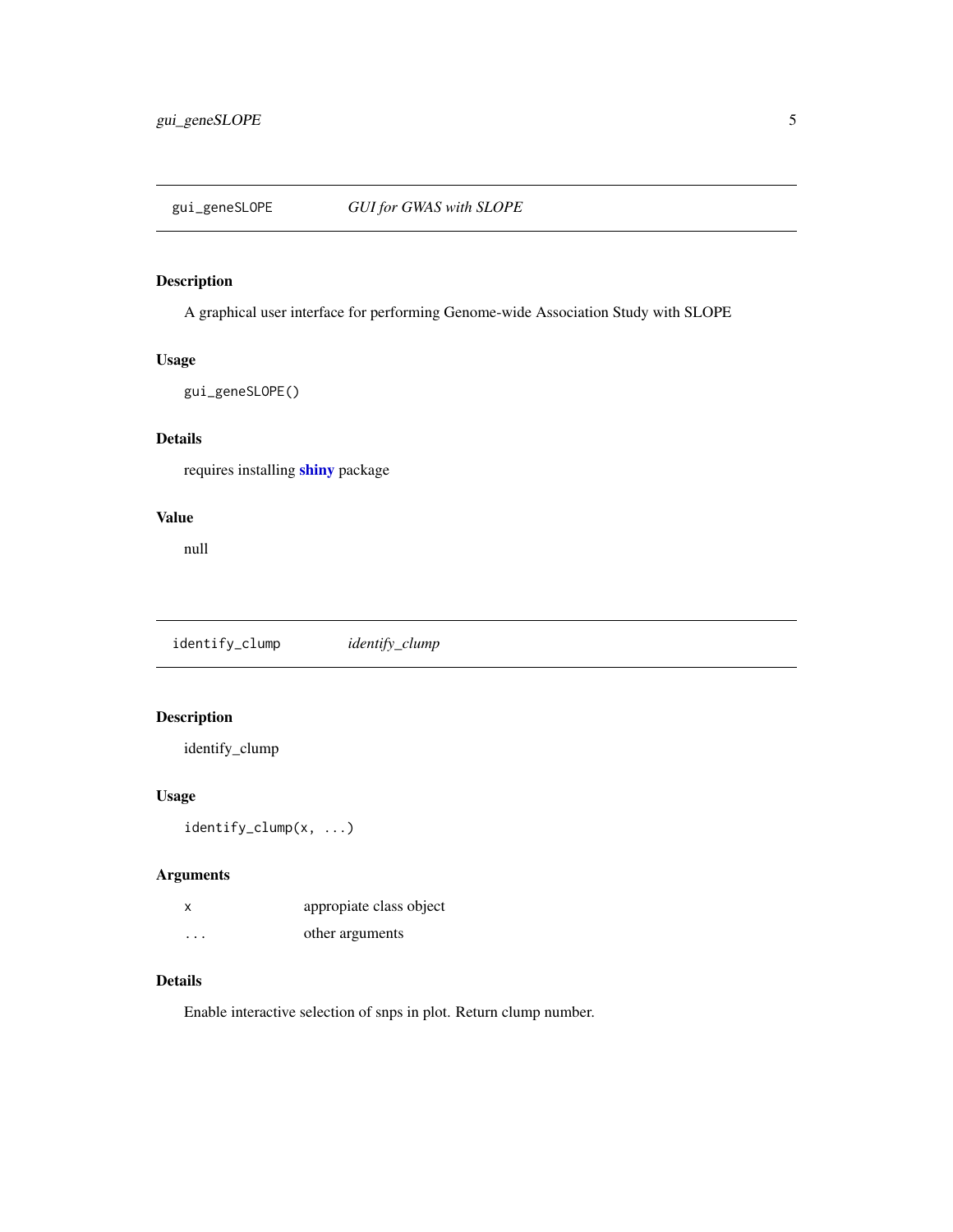<span id="page-5-0"></span>identify\_clump.clumpingResult

*Identify clump number in clumpingResult class plot*

# Description

Identify clump number in clumpingResult class plot

# Usage

```
## S3 method for class 'clumpingResult'
identify_clump(x, ...)
```
#### Arguments

|          | clumping Result class object                                                                   |
|----------|------------------------------------------------------------------------------------------------|
| $\cdots$ | Further arguments to be passed to or from other methods. They are ignored in<br>this function. |

```
identify_clump.selectionResult
```
*Identify clump number in selectionResult class plot*

# Description

Identify clump number in selectionResult class plot

#### Usage

```
## S3 method for class 'selectionResult'
identify_clump(x, ...)
```

|          | selectionResult class object                                                 |
|----------|------------------------------------------------------------------------------|
| $\cdots$ | Further arguments to be passed to or from other methods. They are ignored in |
|          | this function.                                                               |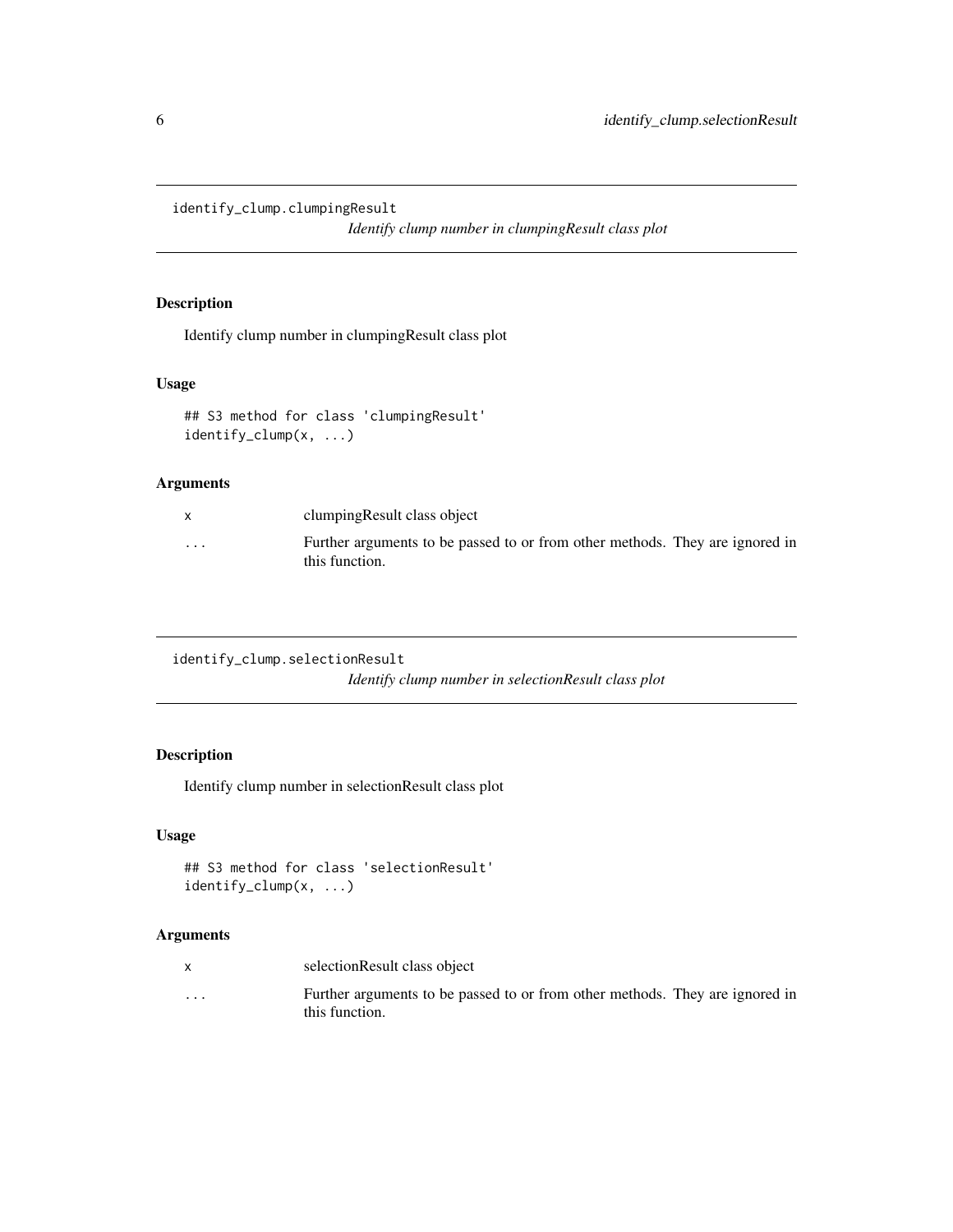<span id="page-6-1"></span><span id="page-6-0"></span>phenotypeData *phenotypeData class*

# Description

Phenotype data

#### Details

Always a named list of two elements

- 1. y numeric vector, phenotype
- 2. yInfo data.frame, additional information about observations provied in .fam file

#### See Also

[read\\_phenotype](#page-9-2)

plot.selectionResult *Plot selectionResult class object*

# Description

Plot selectionResult class object

# Usage

## S3 method for class 'selectionResult' plot(x, chromosomeNumber = NULL, clumpNumber = NULL, ...)

| X                | selectionResult class object                                                                   |
|------------------|------------------------------------------------------------------------------------------------|
| chromosomeNumber |                                                                                                |
|                  | optional parameter, only selected chromosome will be plotted                                   |
| clumpNumber      | optional parameter, only SNPs from selected clump will be plotted                              |
| $\ddotsc$        | Further arguments to be passed to or from other methods. They are ignored in<br>this function. |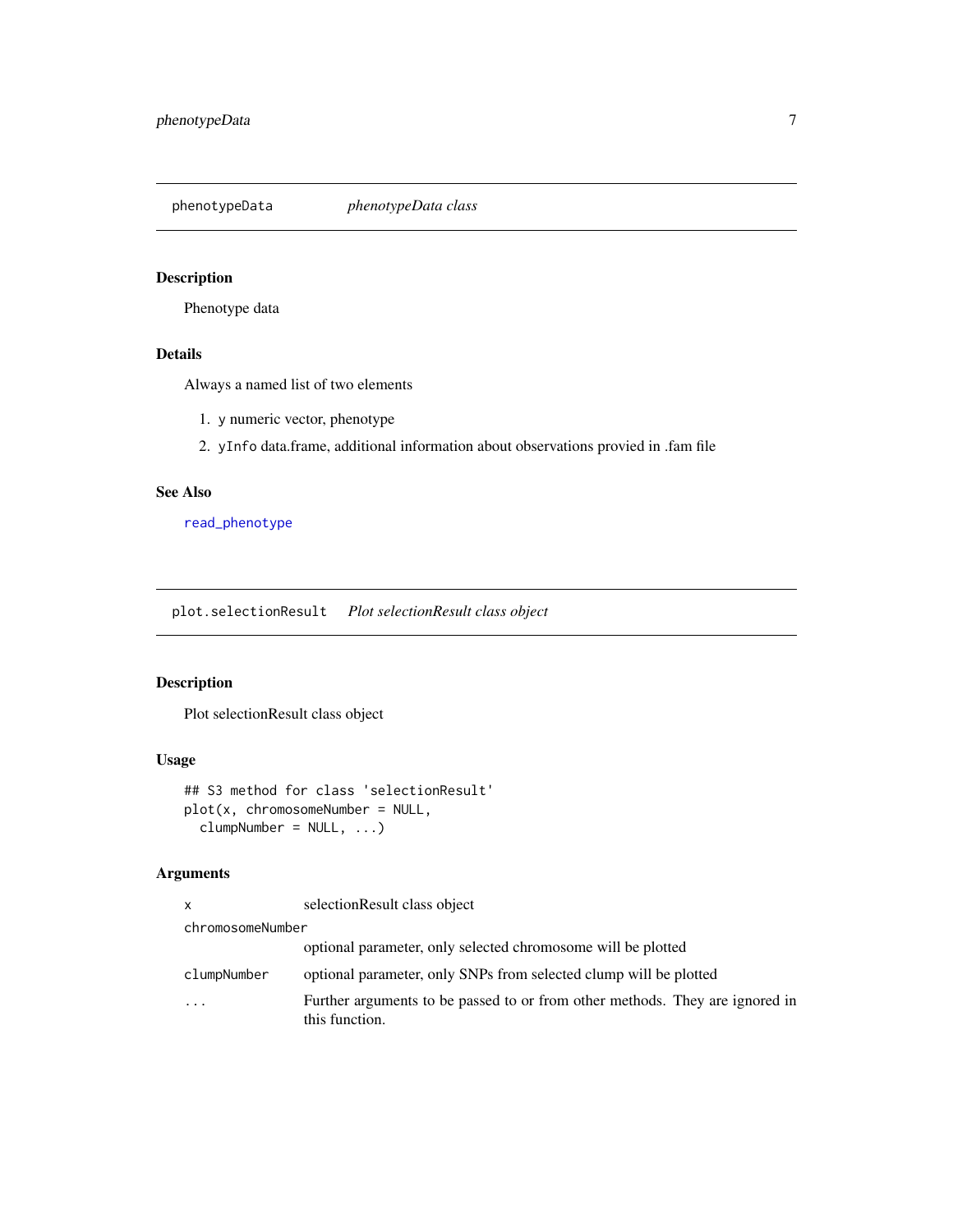<span id="page-7-0"></span>Print clumpingResult class object

# Usage

```
## S3 method for class 'clumpingResult'
print(x, \ldots)
```
# Arguments

|          | clumping Result class object                                                                   |
|----------|------------------------------------------------------------------------------------------------|
| $\cdots$ | Further arguments to be passed to or from other methods. They are ignored in<br>this function. |

print.phenotypeData *Print phenotypeData class object*

# Description

Print phenotypeData class object

#### Usage

```
## S3 method for class 'phenotypeData'
print(x, \ldots)
```

|          | phenotypeData class object                                                                     |
|----------|------------------------------------------------------------------------------------------------|
| $\cdots$ | Further arguments to be passed to or from other methods. They are ignored in<br>this function. |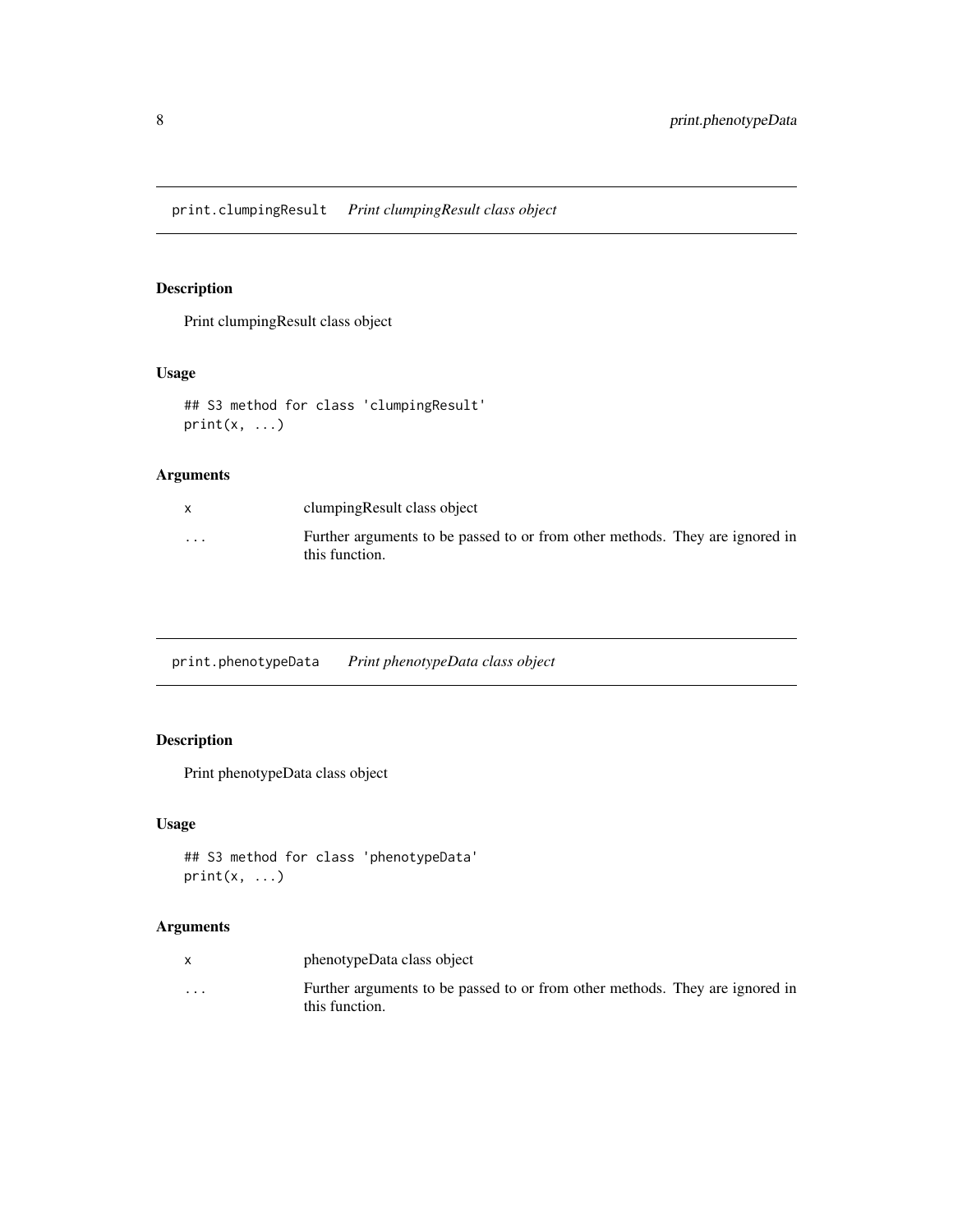<span id="page-8-0"></span>print.screeningResult *Print function for class screeningResult class*

# Description

Print function for class screeningResult class

# Usage

```
## S3 method for class 'screeningResult'
print(x, \ldots)
```
# Arguments

|          | screening Result class object                                                                  |
|----------|------------------------------------------------------------------------------------------------|
| $\cdots$ | Further arguments to be passed to or from other methods. They are ignored in<br>this function. |

print.selectionResult *Print selectionResult class object*

# Description

Print selectionResult class object

#### Usage

```
## S3 method for class 'selectionResult'
print(x, \ldots)
```
# Arguments

|          | selectionResult class object                                                                   |
|----------|------------------------------------------------------------------------------------------------|
| $\cdots$ | Further arguments to be passed to or from other methods. They are ignored in<br>this function. |

# Value

Nothing.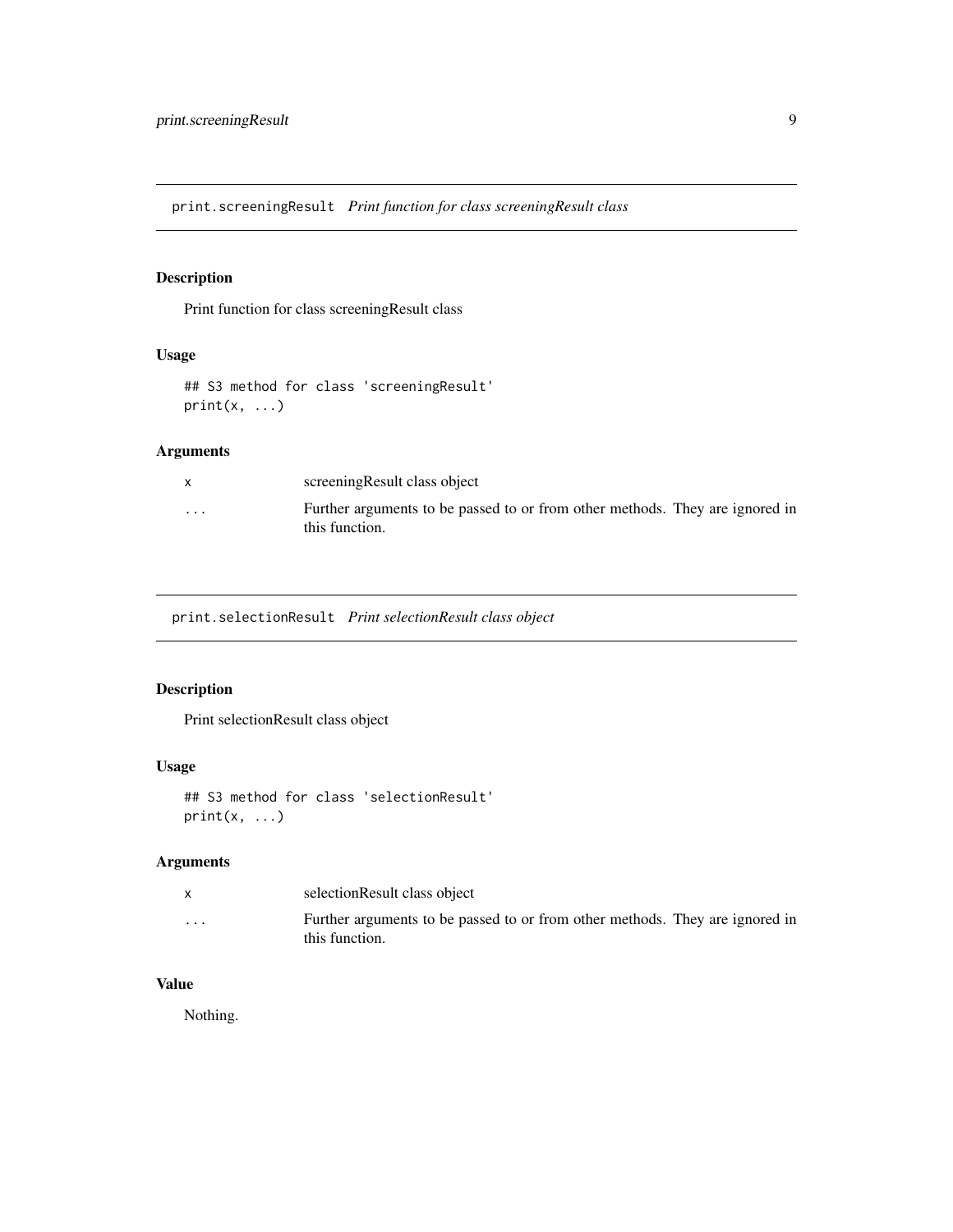<span id="page-9-2"></span><span id="page-9-0"></span>

Reading phenotype data from file. It is assumed, that data is given in .fam file. In this format, first column is family id (FID), second is individual id (IID), third is Paternal individual ID (PAT), fourth is Maternal individual ID (MAT), fifth is SEX and sixth and last is PHENOTYPE. If file has only four columns, then it is assumed that PAT and MAT columns are missing. If there is only one column, then it is assumed that only phenotype is provided.

#### Usage

```
read_phenotype(filename, sep = " ", header = FALSE,
  stringAsFactors = FALSE)
```
#### Arguments

| filename        | character, name of file with phenotype                     |
|-----------------|------------------------------------------------------------|
| sep             | character, field seperator in file                         |
| header          | logical, does first row of file contain variables names    |
| stringAsFactors |                                                            |
|                 | logical, should character vectors be converted to factors? |

#### Value

object of class phenotypeData

<span id="page-9-1"></span>screeningResult *screeningResult class*

#### Description

A result of procedure for snp clumping produced by [screen\\_snps](#page-10-1)

#### Details

Always a named list of eight elements

- 1. X numeric matrix, consists of snps that passed screening
- 2. y numeric vector, phenotype
- 3. X\_info data.frame, SNP info from .map file
- 4. pVals numeric vector, p-values from marginal tests for each snp
- 5. numberOfSnps numeric, total number of SNPs in .raw file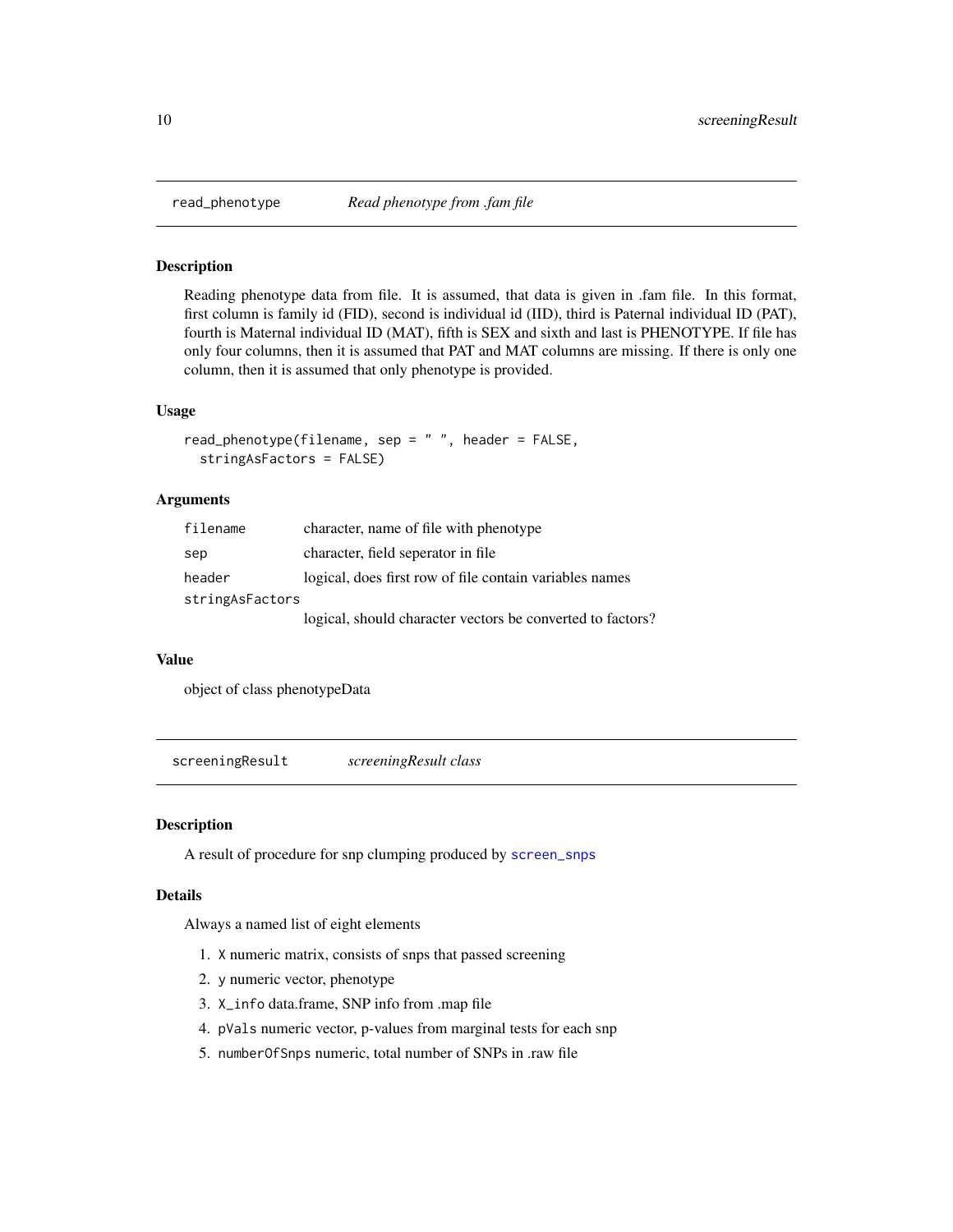# <span id="page-10-0"></span>screen\_snps 11

- 6. selectedSnpsNumbers numeric vector, which rows of X\_info data.frame are related to snps that passed screening
- 7. pValMax numeric, p-value used in screening procedure
- 8. phenotypeInfo data.frame, additional information about observations provied in [phenotypeData](#page-6-1) object

#### See Also

[phenotypeData](#page-6-1) [screen\\_snps](#page-10-1)

<span id="page-10-1"></span>screen\_snps *Reading and screening SNPs from .raw file and*

#### Description

Reading .raw file that was previously exported from PLINK - see details. Additional information about SNP mapping is read from .map file.

#### Usage

```
screen_snps(rawFile, mapFile = "", phenotype, pValMax = 0.05,
 chunkSize = 100, verbose = TRUE)
```
#### Arguments

| rawFile   | character, name of .raw file                                                                                                                     |
|-----------|--------------------------------------------------------------------------------------------------------------------------------------------------|
| mapFile   | character, name of map file                                                                                                                      |
| phenotype | numeric vector or an object of class phenotypeData                                                                                               |
| pValMax   | numeric, p-value threshold value used for screening                                                                                              |
| chunkSize | integer, number of snps that will be processed together. The bigger chunkSize<br>is, the faster function works but computer might run out of RAM |
| verbose   | if TRUE (default) information about progress is printed                                                                                          |

#### Details

Exporting data from PLINK To import data to R, it needs to be exported from PLINK using the option "–recodeAD" The PLINK command should therefore look like plink --file input --recodeAD --out output. For more information, please refer to: [http://pngu.mgh.harvard.edu/~purcell/plink/dataman](http://pngu.mgh.harvard.edu/~purcell/plink/dataman.shtml). [shtml](http://pngu.mgh.harvard.edu/~purcell/plink/dataman.shtml)

#### Value

object of class [screeningResult](#page-9-1)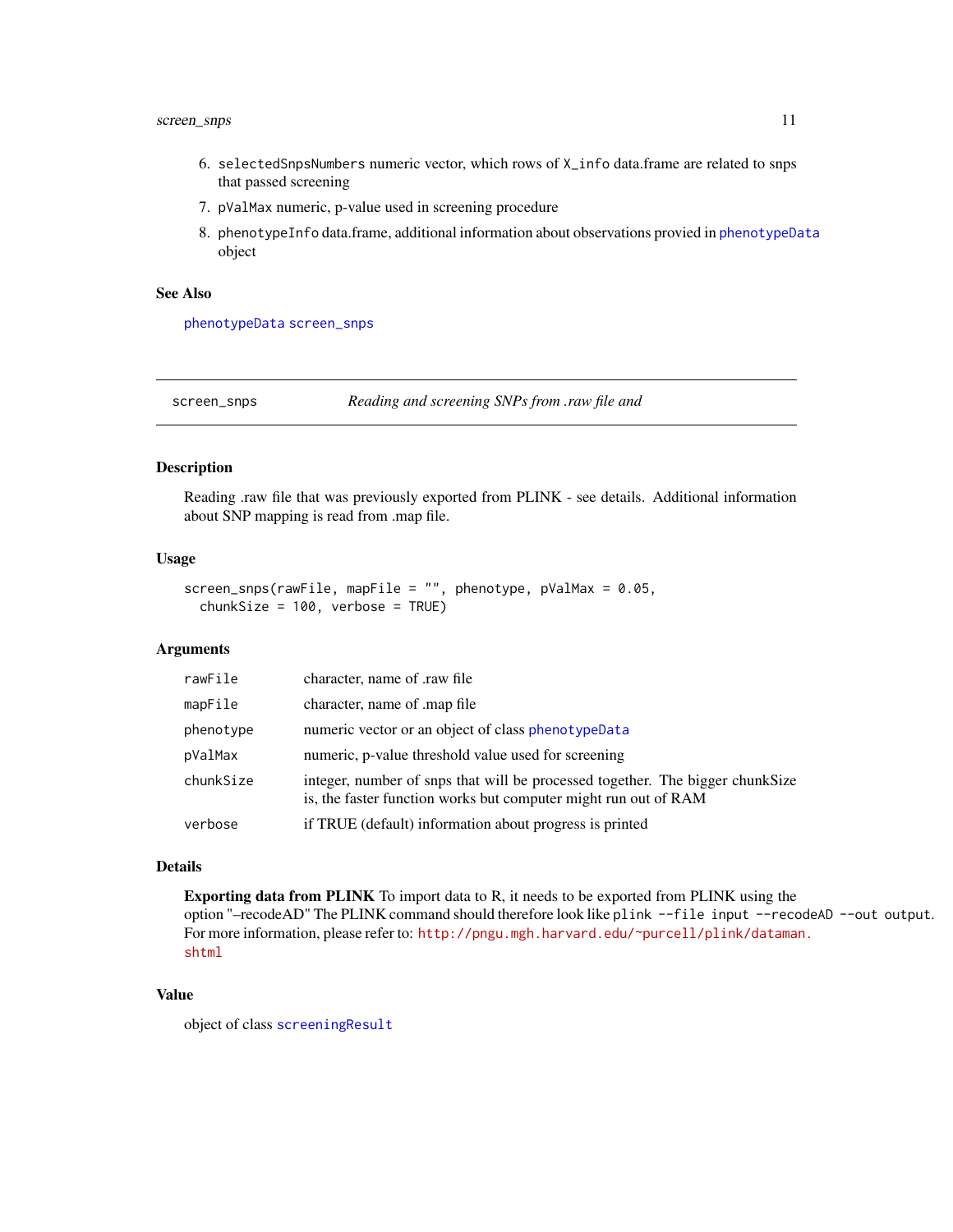<span id="page-11-1"></span><span id="page-11-0"></span>A result of applying SLOPE to matrix of SNPs obtained by clumping produced. Result of function [select\\_snps](#page-12-1)

#### Details

Always a named list of eighteen elements

- 1. X numeric matrix, consists of one snp representative for each clump selected by SLOPE
- 2. effects numeric vector, coefficients in linear model build on snps selected by SLOPE
- 3. R2 numeric, value of R-squared in linear model build on snps selected by SLOPE
- 4. selectedSNPs which columns in matrix X\_all are related to snps selected by SLOPE
- 5. y selectedClumps list of numeric vectors, which columns in SNP matrix X\_all are related to clump members selected by SLOPE
- 6. lambda numeric vector, lambda values used by SLOPE procedure
- 7. y numeric vector, phenotype
- 8. clumpRepresentatives numeric vector, which columns in SNP matrix X\_all are related to clumps representatives
- 9. clumps list of numeric vectors, which columns in SNP matrix X\_all are related to clump members
- 10. X\_info data.frame, mapping information about SNPs from .map file. Copied from the result of clumping procedure
- 11. X\_clumps numeric matrix, consists of one snp representative for each clump
- 12. X\_all numeric matrix, all the snps that passed screening procedure
- 13. selectedSnpsNumbers numeric vector, which rows of X\_info data.frame are related to snps that were selected by SLOPE
- 14. clumpingRepresentativesNumbers numeric vector, which rows of X\_info data.frame are related to snps that are clump represenatives
- 15. screenedSNPsNumbers numeric vector, which rows of X\_info data.frame are related to snps that passed screening
- 16. numberOfSnps numeric, total number of SNPs before screening procedure
- 17. pValMax numeric, p-value used in screening procedure
- 18. fdr numeric, false discovery rate used by [SLOPE](#page-0-0)

#### See Also

[screeningResult](#page-9-1) [clumpingResult](#page-1-1) [select\\_snps](#page-12-1) [SLOPE](#page-0-0)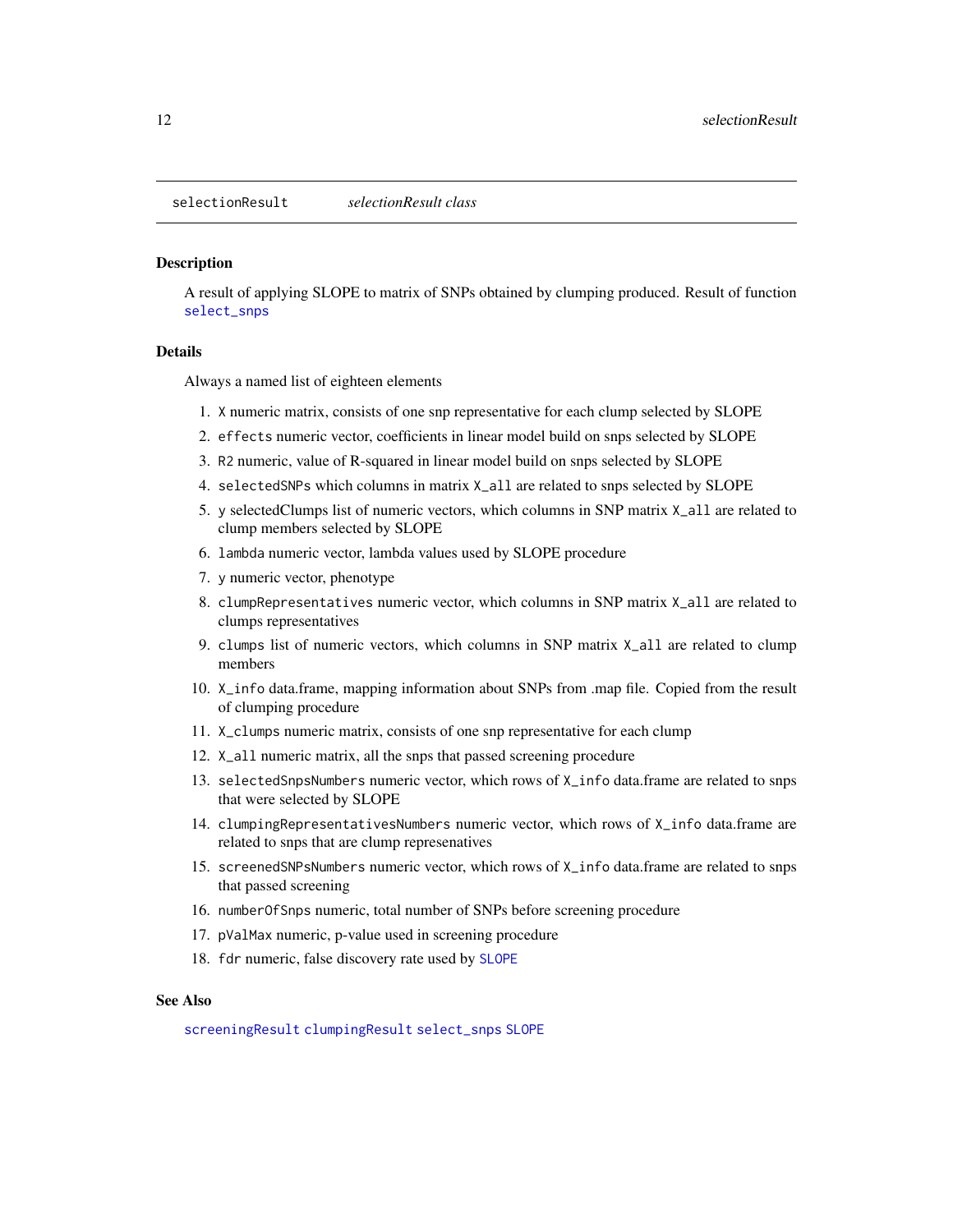<span id="page-12-1"></span><span id="page-12-0"></span>

Performs GWAS with SLOPE on given snp matrix and phenotype. At first clumping procedure is performed. Highly correlated (that is stronger than parameter *rho*) snps are clustered. Then SLOPE is used on snp matrix which contains one representative for each clump.

#### Usage

```
select_snps(clumpingResult, fdr = 0.1, lambda = "gaussian", sigma = NULL,
 verbose = TRUE)
```
# Arguments

|         | clumpingResult clumpProcedure output     |
|---------|------------------------------------------|
| fdr,    | numeric, False Discovery Rate for SLOPE  |
| lambda  | lambda for SLOPE. See create_lambda      |
| sigma   | numeric, sigma for SLOPE                 |
| verbose | logical, if TRUE progress bar is printed |

#### Value

object of class [selectionResult](#page-11-1)

# Examples

```
## Not run:
slope.result <- select_snps(clumping.result, fdr=0.1)
```
## End(Not run)

summary.clumpingResult

*Summary clumpingResult class object*

# Description

Summary clumpingResult class object

#### Usage

```
## S3 method for class 'clumpingResult'
summary(object, ...)
```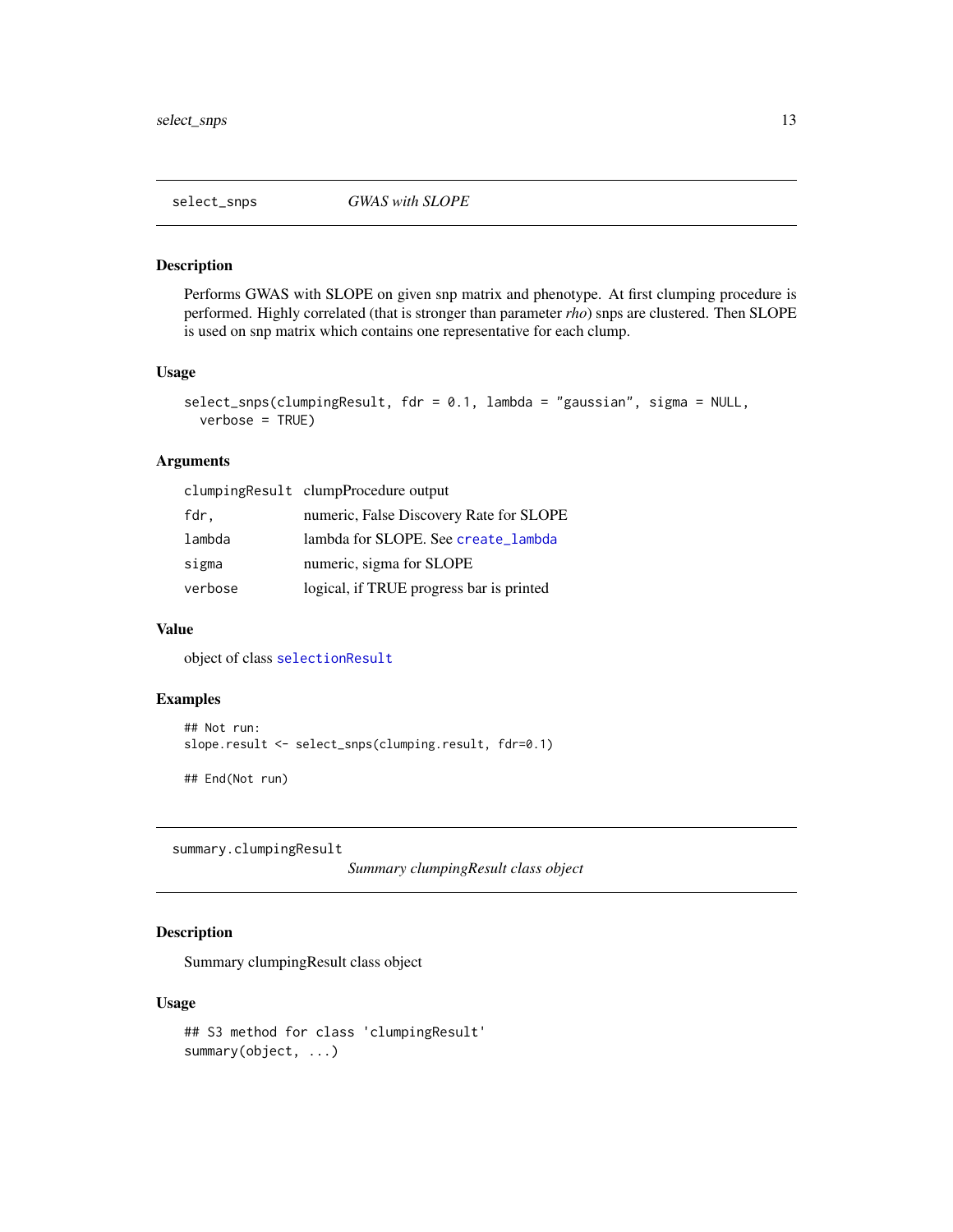#### <span id="page-13-0"></span>Arguments

| object   | clumping Result class object                                                                   |
|----------|------------------------------------------------------------------------------------------------|
| $\cdots$ | Further arguments to be passed to or from other methods. They are ignored in<br>this function. |

summary.phenotypeData *Summary phenotypeData class object*

# Description

Summary phenotypeData class object

#### Usage

```
## S3 method for class 'phenotypeData'
summary(object, ...)
```
# Arguments

| object  | phenotypeData class object                                                                     |
|---------|------------------------------------------------------------------------------------------------|
| $\cdot$ | Further arguments to be passed to or from other methods. They are ignored in<br>this function. |

```
summary.screeningResult
```
*Summary function for class screeningResult*

# Description

Summary function for class screeningResult

#### Usage

```
## S3 method for class 'screeningResult'
summary(object, ...)
```

| object   | screening Result class object                                                |
|----------|------------------------------------------------------------------------------|
| $\cdots$ | Further arguments to be passed to or from other methods. They are ignored in |
|          | this function.                                                               |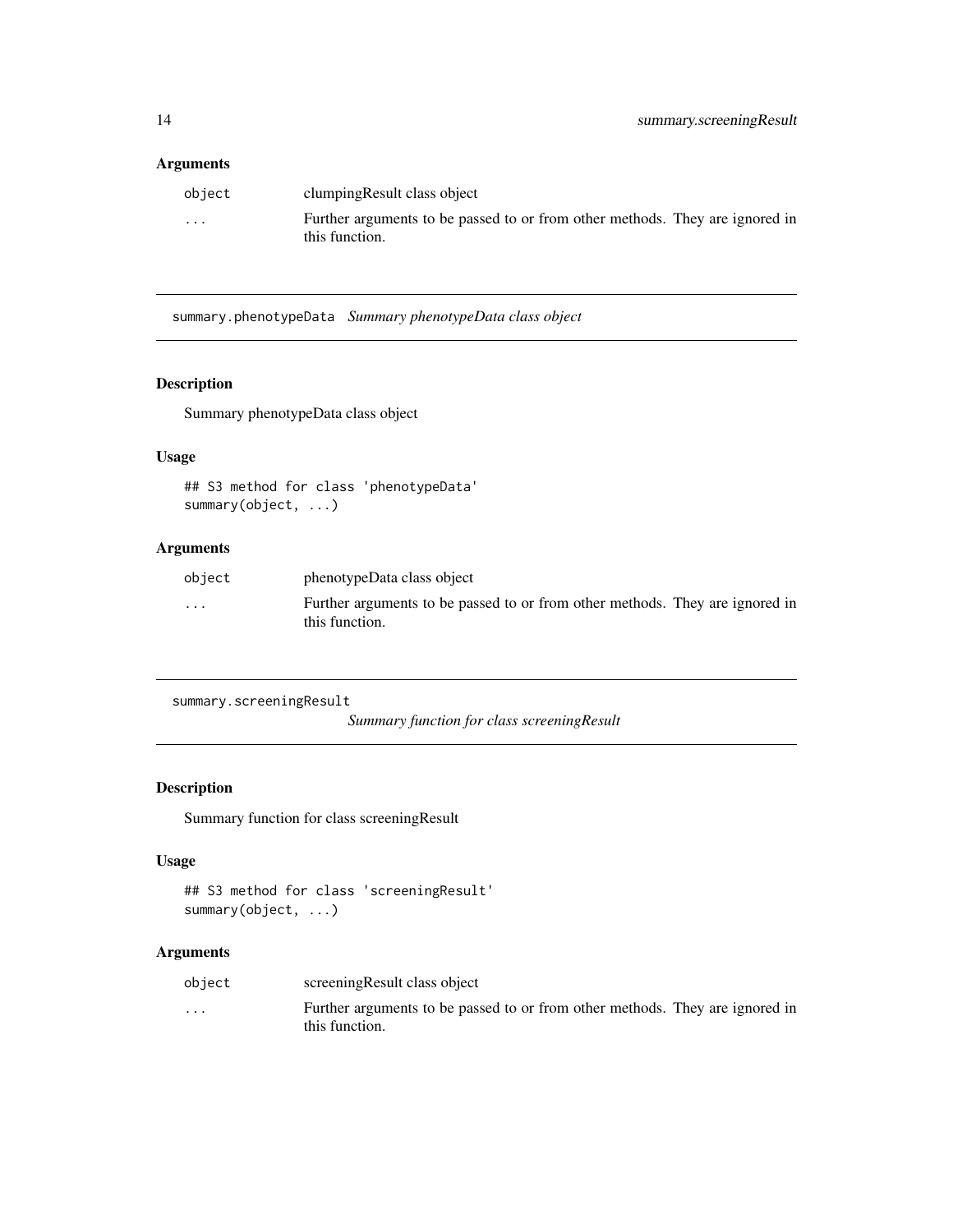<span id="page-14-0"></span>summary.selectionResult

*Summary selectionResult class object*

# Description

Summary selectionResult class object

# Usage

```
## S3 method for class 'selectionResult'
summary(object, clumpNumber = NULL, ...)
```

| object      | selectionResult class object                                                                   |
|-------------|------------------------------------------------------------------------------------------------|
| clumpNumber | number of clump to be summarized                                                               |
| $\cdots$    | Further arguments to be passed to or from other methods. They are ignored in<br>this function. |